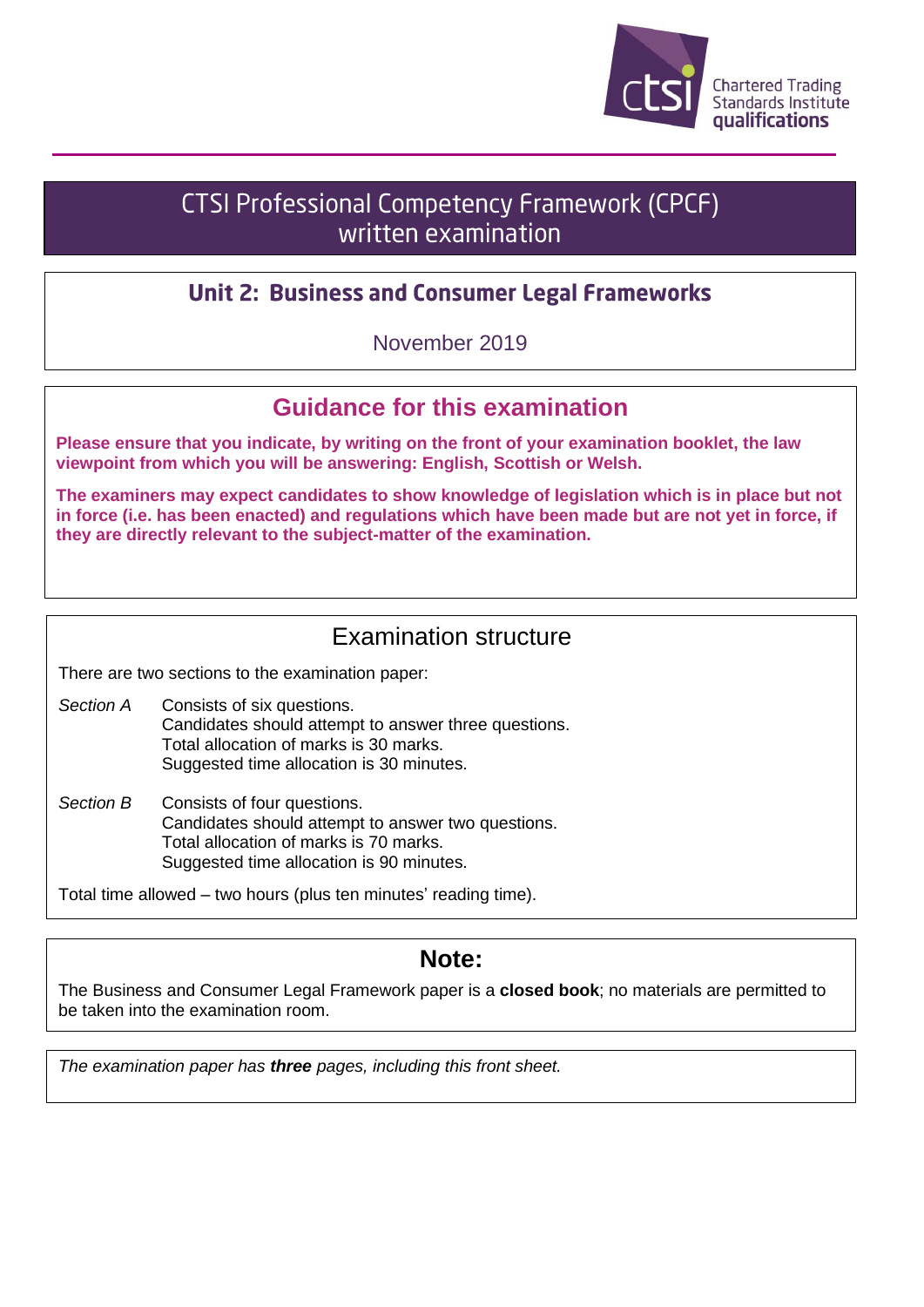**Exam:** Unit 2: Business and Consumer Legal Frameworks **Exam cycle:** Nov 2019

**Time:** 13:00 – 15:00 **Max.:** 100 marks

**Date:** 14 November 2019 **Reading time:** 10 minutes

#### Section A Candidates should attempt to answer three questions. Each question carries 10 marks. Total: 30 marks.

- 1. The Regulators' Code 2014 has a significant impact on the work of enforcement officers in the field of Trading Standards. Explain the main points of this Code and how it affects the day-to-day work of officers.
- 2. Two local residents are intending to start a new beauty therapy business and will be employing one or two other people. Briefly discuss different business entities and explain which would best suit their situation.
- 3. Briefly describe how risk assessment can be used as a tool to secure compliance.
- 4. Select a partner organisation of your choice and briefly explain how they support and influence the work of one local authority regulator.
- 5. Using an example, briefly explain how industry codes of practice can be used within the consumer protection landscape. (10 marks)

6. Briefly describe the enforcement options available to Trading Standards.

(10 marks)

(10 marks)

(10 marks)

(10 marks)

(10 marks)

**Section A total of 30 marks.**

**End of Section A.**